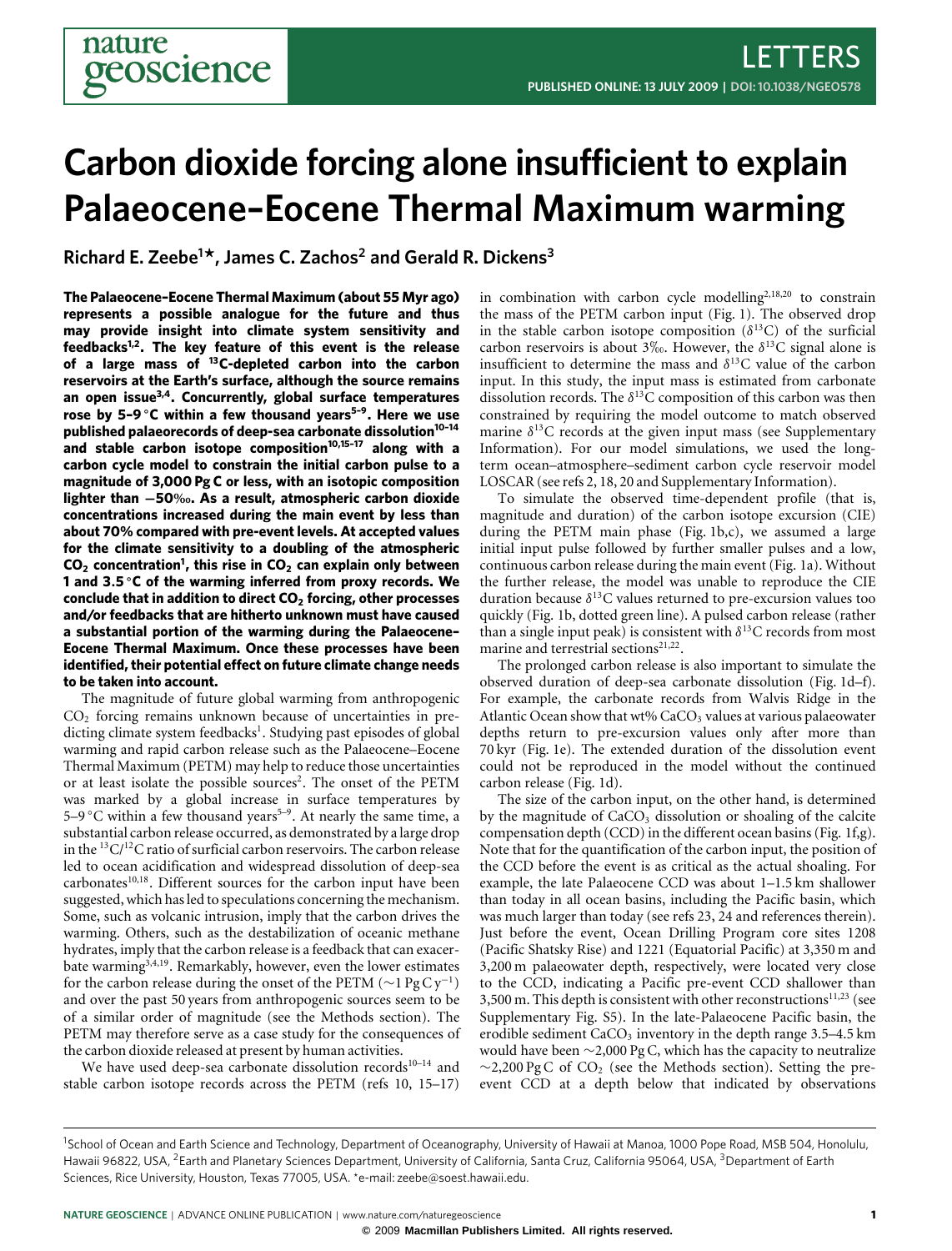# LETTERS **NATURE GEOSCIENCE DOI:[10.1038/NGEO578](http://www.nature.com/doifinder/10.1038/ngeo578)**



<span id="page-1-0"></span>**Figure 1** | **PETM model simulations and palaeorecords. a**, PETM carbon-release scenario (model input); *t* = 0 corresponds to the onset of the PETM. **b**, Simulated δ<sup>13</sup>C of TCO<sub>2</sub> in the low-latitude surface Atlantic (LA), deep Atlantic, Indian and Pacific oceans (DA, DI, DP) using the carbon release shown in **a**, including the continuous release (solid green and red lines). In simulations without the continuous release (dotted green line), the duration of the  $\delta^{13}C$ excursion was not captured in the model. **c**, Observed δ<sup>13</sup>C in bulk CaCO<sub>3</sub>, benthic and planktonic foraminifera<sup>[15](#page-4-0)-17</sup>. **d**, Simulated wt% CaCO<sub>3</sub> at various depths in the deep Atlantic. **e**, Observed wt% CaCO<sub>3</sub> at Walvis Ridge, South Atlantic Ocean<sup>[10](#page-3-6)</sup>. **f**, Simulated CCD in different basins. **g**, Observed CCD before and during the PETM main event (see Supplementary Information). **h**, Simulated atmospheric CO<sub>2</sub> (PEB: Palaeocene/Eocene boundary).

would therefore erroneously increase the available  $CaCO<sub>3</sub>$  for dissolution/erosion and lead to a significant overestimate of the carbon input<sup>[25](#page-4-9)</sup>. During the event, the Atlantic CCD shoaled markedly by at least  $2 \text{ km}$  [\(Fig.](#page-1-0) [1e](#page-1-0))<sup>[10](#page-3-6)</sup>, whereas the Pacific CCD shoaled by only a few hundred metres (see refs [11,](#page-3-8) [13,](#page-3-9) [14,](#page-3-7) [18](#page-4-2) and Supplementary Information).

To simulate the profound differences in observed Atlantic and Pacific CCD changes, we made additional assumptions on the basis of earlier suggestions (the model sensitivity to these assumptions is examined in [Fig.](#page-2-0) [2\)](#page-2-0). First, we assumed a partial carbon injection directly into the deep Atlantic<sup>[3](#page-3-2)</sup>. Second, we assumed a steady contribution of North Pacific Deep Water (NPDW) formation during the event<sup>[26](#page-4-10)</sup>, which makes Atlantic deep waters more corrosive[18](#page-4-2) (the Southern Ocean source remains active but is reduced relative to its pre-event strength). Both processes enhance carbonate dissolution in the deep Atlantic. Without NPDW, the Atlantic CCD shoaling in the model is too small relative to observations, even at a total carbon input of 4,000 Pg C and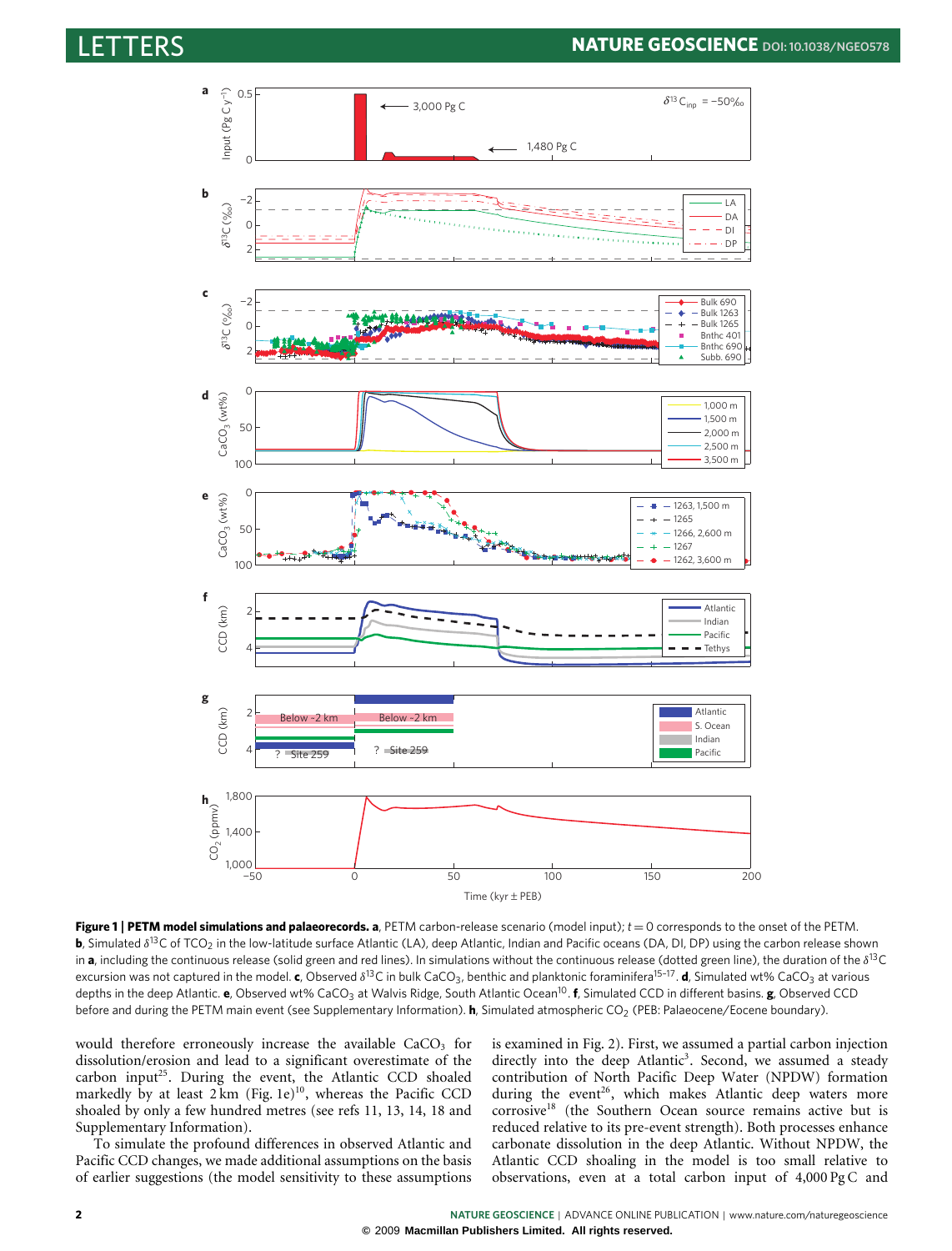

<span id="page-2-0"></span>**Figure 2** | **Simulated CCD shoaling.** CCD shoaling as a function of initial carbon input (see Fig. 1a) and %carbon injected into the deep Atlantic. The green and red areas indicate data compatibility and incompatibility, respectively. **a**, Atlantic CCD shoaling (in km) with a global Southern Ocean Deep Water (SODW) source. **b**, Pacific CCD shoaling (in m) with SODW alone. **c**, Atlantic CCD shoaling when a contribution of North Pacific Deep Water (NPDW) is included. **d**, Pacific CCD shoaling including NPDW.

40% direct injection into the deep Atlantic [\(Fig.](#page-2-0) [2a](#page-2-0)). To match observations, total input and/or direct injection into the deep Atlantic must be greater (green and red areas in [Fig.](#page-2-0) [2](#page-2-0) indicate data compatibility and incompatibility, respectively). However, such scenarios lead to excessive CCD shoaling in the Pacific (inconsistent with the data; red area in [Fig.](#page-2-0) [2b](#page-2-0)). Alternatively, with NPDW, the simulated CCD shoaling in the Atlantic is consistent with observations for all input scenarios between 1,500 and 4,500 Pg C [\(Fig.](#page-2-0) [2c](#page-2-0)). The maximum initial input is constrained to ∼3,000 Pg C by the observed CCD shoaling of less than ∼300 m in the Pacific (green area in [Fig.](#page-2-0) [2d](#page-2-0)). This estimate of the maximum initial carbon input is largely independent of its duration (see Supplementary Fig. S1).

An additional key model benchmark (in addition to simulating adequate  $\delta^{13}$ C and CCD changes) is to replicate the reconstructed deep-sea  $[CO<sub>3</sub><sup>2</sup>-]$  gradient between the different ocean basins<sup>[18](#page-4-2)</sup>. This basin gradient was reversed during the PETM relative to the modern. That is, during the PETM main phase, the most corrosive deep water resided in the Atlantic and not in the Pacific as today [\(Fig.](#page-3-10) [3a](#page-3-10)). Observations indicate that deep  $[CO<sub>3</sub><sup>2</sup>-]$  in the Pacific was about 1.5 times higher than in the South Atlantic. This ratio is reproduced by our model [\(Fig.](#page-3-10) [3b](#page-3-10)).

In summary, using the rate of carbon input shown in [Fig.](#page-1-0) [1a](#page-1-0) and the input location and circulation changes discussed above, the model captures the essential features of the observed carbon isotope and deep-sea dissolution records. This constrains the initial PETM carbon input to less than 3,000 Pg C, as a larger input would lead to more intense dissolution, particularly in the Pacific, which is not supported by the data. The magnitude of the CIE then requires the isotopic composition of the carbon input to be lighter than −50‰, consistent with a highly <sup>13</sup>C-depleted source such as biogenic methane. (Note that methane would have been oxidized rapidly to  $CO<sub>2</sub>$  in the water column and/or the atmosphere<sup>[3](#page-3-2)</sup>.) The pattern of the carbon input scenario required by the model to match observations [\(Fig.](#page-1-0) [1a](#page-1-0)) seems to be consistent with carbon release from oceanic gas hydrate reservoirs. The pulsed input pattern could indicate carbon release from different ocean basins or depth horizons containing gas hydrate<sup>[21](#page-4-5)</sup>. The continued release could be explained by non-steady-state fluxes from marine gas hydrate systems following the initial dissociation of gas hydrate<sup>[27](#page-4-11)</sup> or fluxes from marine/terrestrial sedimentary reservoirs.

As a result of the carbon input, we calculate an increase in atmospheric CO<sub>2</sub> from a baseline of 1,000 ppmv to ∼1,700 ppmv during the PETM main phase [\(Fig.](#page-1-0) [1h](#page-1-0)) (a baseline  $pCO<sub>2</sub>$  several times higher than the pre-industrial value is generally accepted as the PETM is superimposed on a much warmer climate<sup>[4,](#page-3-3)[24](#page-4-8)</sup>). Thus, if initiated at a baseline  $CO<sub>2</sub>$  of 1,000 ppmv,  $CO<sub>2</sub>$  increases by a factor of ∼1.7. We found this factor to be largely independent of the assumed baseline  $CO_2$ , for instance, at 500, 1,000 or 1,500 ppmv.

At the accepted equilibrium climate sensitivities of 1.5-4.5 °C warming per doubling of  $CO<sub>2</sub>$  (ref. [1\)](#page-3-0), our calculated 1.7-fold increase in CO<sup>2</sup> would at most have caused ∼3.5 ◦C warming

**©** 2009 **Macmillan Publishers Limited. All rights reserved.**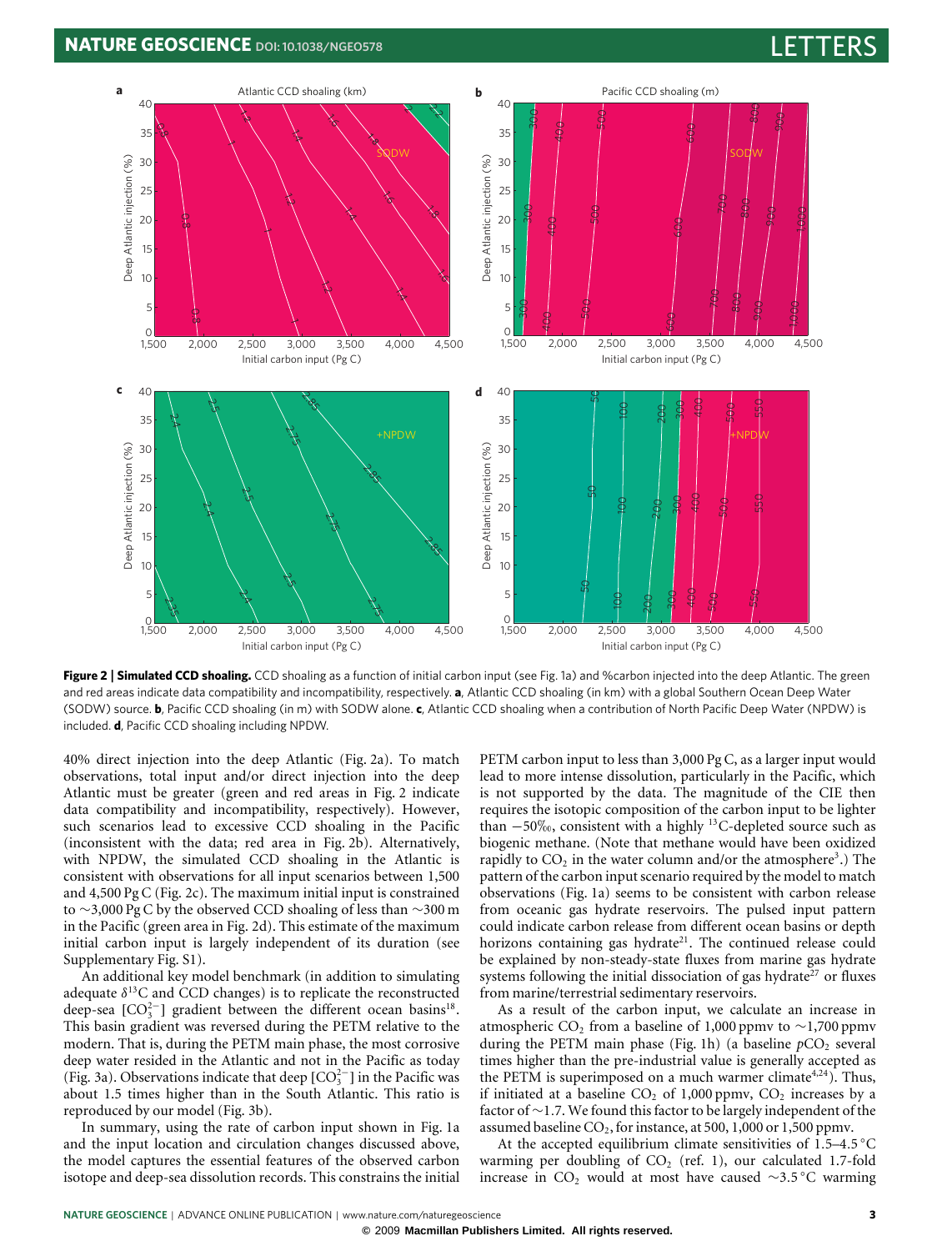

<span id="page-3-10"></span>**Figure 3** | **Deep-sea carbonate ion basin gradient during the PETM.**

**a**, Reconstruction based on carbonate records from different sites (colour symbols, as indicated)<sup>[18](#page-4-2)</sup>. **b**, Simulation from our carbon cycle model (blue and red lines) at 2 and 6 kyr after the onset of the PETM  $(t = 0)$ . The black bars indicate the range of the simulated gradient at different times. The open diamonds in **a**,**b** show the corresponding gradient based on modern observations. Deep-sea [CO $_3^{2-}$ ] concentrations are normalized to the concentration in the South Atlantic Ocean. CRB: Caribbean, S.ATL: South Atlantic Ocean, SO: Southern Ocean, IND: Indian Ocean, PAC: Pacific Ocean, PEB: Palaeocene/Eocene boundary.



<span id="page-3-11"></span>**Figure 4** | **Simulated atmospheric CO<sup>2</sup> during the main event.** Average *p*CO<sup>2</sup> over 70 kyr (see Fig. 1h) as a function of initial carbon input (blue, left axis); pre-PETM  $CO<sub>2</sub>$  is 1,000 ppmv. The red graphs (right axis) show the calculated global temperature increase based on different climate sensitivities. Note that whereas peak atmospheric  $CO<sub>2</sub>$  is a nonlinear function of the carbon input, the '70 kyr-average' increase is nearly linear over the range shown. The percentage of deep Atlantic injection has little effect on the '70 kyr-average'.

during the PETM main phase [\(Fig.](#page-3-11) [4\)](#page-3-11). This constitutes an enigma because proxy records globally indicate surface warming by [5](#page-3-4)–9  $\degree$ C (refs 5[–9\)](#page-3-5). If the temperature reconstructions are correct,

then feedbacks and/or forcings other than atmospheric  $CO<sub>2</sub>$  caused a major portion of the PETM warming. The origin of this additional warming is unknown at present. Possible causes of the excess warming include increased production and levels of trace greenhouse gases as a consequence of the climatic warming (such as  $CH_4$ ; ref. [28\)](#page-4-12). Regardless, this mismatch poses a challenge for our understanding of past episodes of strong and rapid global warming. Undoubtedly, the climatic boundary conditions before the PETM were different from today's—including different continental configuration, absence of continental ice and a different base climate, which limits the PETM's suitability as the perfect future analogue. Nevertheless, our results imply a fundamental gap in our understanding of the amplitude of global warming associated with large and abrupt climate perturbations. This gap needs to be filled to confidently predict future climate change.

#### **Methods**

The PETM carbon release rate was estimated using our initial carbon input of 3,000 Pg C and an input timescale of the order of 5,000 years (ref. [29\)](#page-4-13), giving a rate of ∼0.6 Pg C y<sup>−</sup><sup>1</sup> . The average carbon release rate from fossil-fuel burning and cement manufacturing from 1954–2004 is ~5 Pg C y<sup>-1</sup> (ref. [30\)](#page-4-14).

Given a Palaeocene/Eocene bathymetry<sup>[26](#page-4-10)</sup>, the Pacific seafloor area between 3.5 and 4.5 km depth can be estimated as  $A_{\Delta z} = A_{\text{oc}} \cdot a_{\text{P}} \cdot a_{\Delta z} \approx 5.5 \times 10^{13} \text{ m}^2$ , where  $A_{\text{oc}} \simeq 3.5 \times 10^{14} \text{ m}^2$  is the area of the ocean,  $a_P \simeq 0.52$  is the Palaeocene/Eocene Pacific fraction and  $a_{\Delta z} \approx 0.30$  is the Pacific area fraction between 3.5 and 4.5 km depth. The calcite inventory in the top sediment layer of thickness *h* over this area is given by  $M_{\rm cal} = A_{\Delta z} h \rho f_c (1 - \phi)$ , where  $\rho = 2,500 \text{ kg m}^{-3}$  is the sediment density,  $f_c$  is the calcite dry weight fraction and  $\phi$  is the porosity. Using  $f_c = 0.9$  and  $\phi = 0.7$  and converting to carbon units, we have  $M_C = M_{\text{cal}} \times 12/100 \approx 440 \text{ pg C}$ . The erodible calcite is larger than the surface inventory by a factor  $[1+r_{\phi} f_c/(1-f_c)]$ , where  $r_{\phi} \simeq 0.4$  (ref. [18\)](#page-4-2). Thus, the erodible CaCO<sub>3</sub> inventory in the late Palaeocene Pacific in the depth range 3.5–4.5 km would have been about 2,000 Pg C.

Restoring the carbonate ion concentration  $(CO<sub>2</sub>$  neutralization) by deep-sea CaCO<sub>3</sub> dissolution in response to  $CO<sub>2</sub>$  acidification requires about 0.9 mol CaCO<sub>3</sub> dissolved per mol CO<sub>2</sub> added. For example, adding 100 µmol kg<sup>-1</sup>CO<sub>2</sub> to a seawater sample at [TCO<sub>2</sub>,TA] = [2.3, 2.4] mmol kg<sup>-1</sup> (T, S, P = 10 °C, 35, 350 bar), reduces  $[CO_3^{2-}]$  from 84 to 42 μmol kg<sup>-1</sup> (TCO<sub>2</sub>: total dissolved inorganic carbon, TA: total alkalinity, T: temperature, S: salinity, P: pressure). Dissolution of 92 μmol kg<sup>-1</sup> CaCO<sub>3</sub> restores [CO<sup>2</sup><sub>2</sub><sup>-</sup>] back to 84 μmol kg<sup>-1</sup>.

Received 16 April 2009; accepted 13 June 2009; published online 13 July 2009

#### **References**

- <span id="page-3-0"></span>1. IPCC. *Climate Change 2007: The Physical Science Basis* (eds Solomon, S., *et al.*) (Cambridge Univ. Press, 2007).
- <span id="page-3-1"></span>2. Zachos, J. C., Dickens, G. R. & Zeebe, R. E. An early Cenozoic perspective on greenhouse warming and carbon-cycle dynamics. *Nature* **451**, 279–283 (2008).
- <span id="page-3-2"></span>3. Dickens, G. R. Methane oxidation during the late Palaeocene Thermal Maximum. *Bull. Soc. Geol. Fr.* **171**, 37–49 (2000).
- <span id="page-3-3"></span>4. Pagani, M., Calderia, K., Archer, D. & Zachos, J. C. An ancient carbon mystery. *Science* **314**, 1556–1557 (2006).
- <span id="page-3-4"></span>5. Kennett, J. P. & Stott, L. D. Abrupt deep-sea warming, palaeoceanographic changes and benthic extinctions at the end of the Palaeocene. *Nature* **353**, 225–229 (1991).
- 6. Zachos, J. C. *et al*. A transient rise in tropical sea surface temperature during the Paleocene–Eocene Thermal Maximum. *Science* **302**, 1551–1554 (2003).
- 7. Tripati, A. & Elderfield, H. Deep-sea temperature and circulation changes at the Paleocene–Eocene Thermal Maximum. *Science* **308**, 1894–1898 (2005).
- 8. Zachos, J. C. *et al*. Extreme warming of mid-latitude coastal ocean during the Paleocene–Eocene Thermal Maximum: Inferences from TEX<sub>86</sub> and isotope data. *Geology* **34**, 737–740 (2006).
- <span id="page-3-5"></span>9. Sluijs, A. *et al*. Subtropical Arctic Ocean temperatures during the Palaeocene/Eocene Thermal Maximum. *Nature* **441**, 610–613 (2006).
- <span id="page-3-6"></span>10. Zachos, J. C.*et al*. Rapid acidification of the ocean during the Paleocene–Eocene Thermal Maximum. *Science* **308**, 1611–1615 (2005).
- <span id="page-3-8"></span>11. Lyle, M., Wilson, P. A. & Janecek, T. R. Leg 199 summary. *Proc. ODP Init. Rep.* **199**, 1–87 (2002).
- 12. Farley, K. A. & Eltgroth, S. F. An alternative age model for the Paleocene–Eocene Thermal Maximum using extraterrestrial <sup>3</sup>He. *Earth Planet Sci. Lett.* **208**, 135–148 (2003).
- <span id="page-3-9"></span>13. Colosimo, A. B., Bralower, T. J. & Zachos, J. C. in *Proc. ODP, Sci. Results* Vol. 198 (eds Bralower, T. J., Premoli Silva, I. & Malone, M. J.) (Texas A&M Univ., 2005).
- <span id="page-3-7"></span>14. Murphy, B., Lyle, M. & Lyle, A. O. in *Proc. ODP, Sci. Res.* (eds Wilson, P. A., Lyle, M. & Firth, J. V.) 1–12 (Texas A&M Univ., 2006).